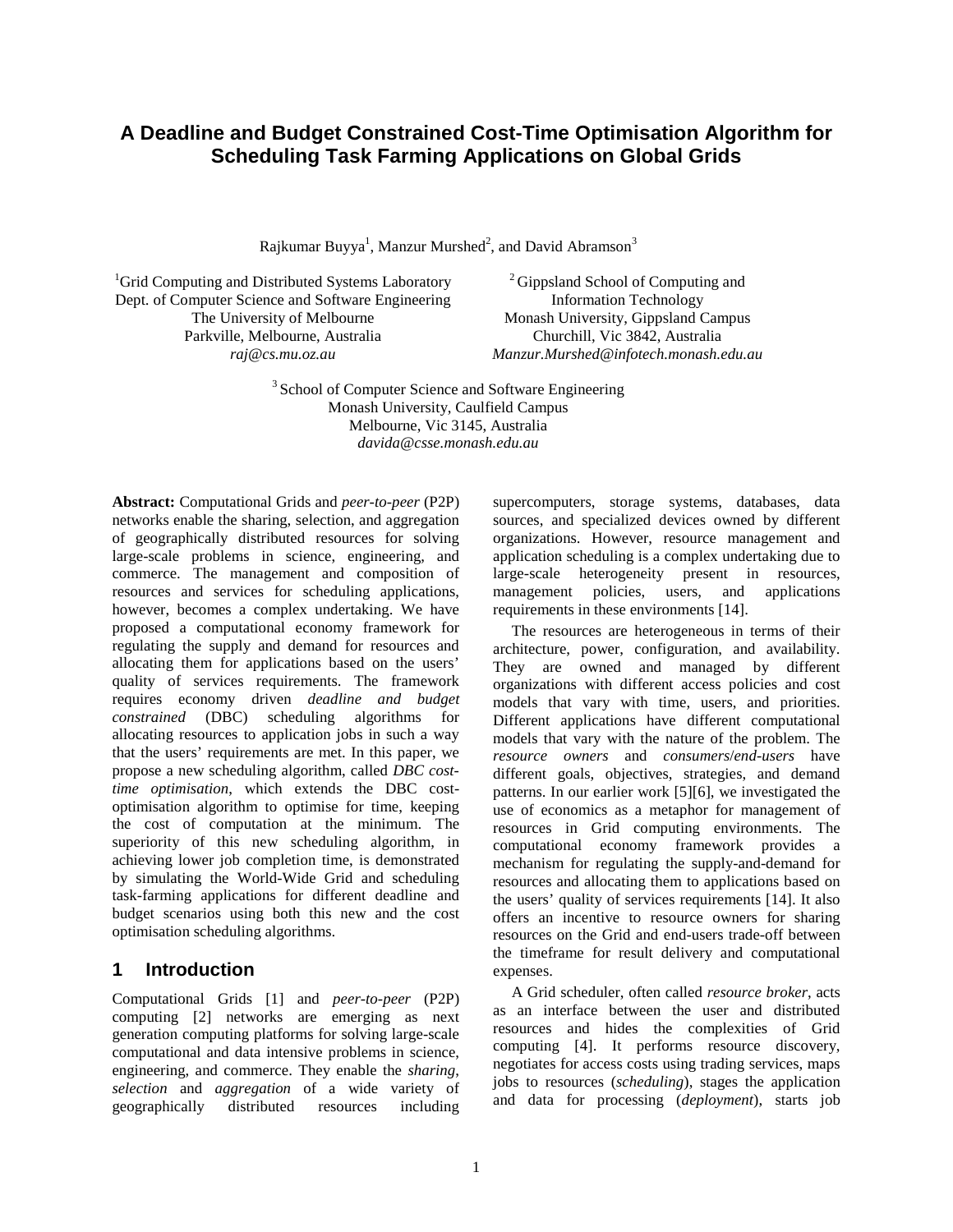execution, and finally gathers the results. It is also responsible for monitoring and tracking application execution progress along with adapting to the changes in Grid runtime environment, variation in resource share availability, and failures.

In our Grid economy framework, the resource brokers use economy driven *deadline and budget constrained* (DBC) scheduling algorithms for allocating resources to application jobs in such a way that the users' requirements are met. In our early work [6], we developed three scheduling algorithms for cost, time, and time-variant optimisation strategies that support deadline and budget constraints. We implemented them within the Nimrod-G broker and explored their capability for scheduling task-farming or parameter-sweep and data-intensive computing applications such as drug design [10] on the WWG (World-Wide Grid) [7] testbed resources. To meet users' quality of service requirements, the broker leases Grid resources and services dynamically at runtime depending on their capability, cost, and availability.

In this work, we propose a new scheduling algorithm, called *DBC cost-time optimisation*, which extends the DBC cost-optimisation algorithm to optimise for time keeping the cost of computation at the minimum. Resources with the same cost are grouped together and time-optimisation scheduling strategy is applied while allocating jobs to a group. We demonstrate the ability of this new scheduling algorithm by implementing it within the economic Grid resource broker simulator built using the GridSim toolkit [3]. The performance of this new algorithm is evaluated by scheduling a synthetic task farming application on simulated WWG testbed resources for different deadline and budget scenarios. We then compare and contrast the results of scheduling with the cost optimisation algorithm.

A number of projects are investigating scheduling on distributed systems [14]. They include Grid scheduling systems such as AppLeS [11] and NetSolve [12], which use system-centric scheduling strategies; and REXEC [13], which supports computational economy-based resource management in a single administrative domain cluster computing environments.

The rest of this paper is organized as follows. Section 2 presents the GridSim broker architecture and internal components that simulate and manage the execution of task farming applications along with scheduling algorithm. The simulation of heterogeneous resources with different capabilities and access costs, creation of synthetic application, and evaluation of proposed cost-time optimisation scheduling algorithm against the cost optimisation algorithm are discussed in Section 3. The final section summarises the paper

along with suggestions for future work.

## **2 Grid Broker Simulation and DBC Cost-Time Optimisation Algorithm**

The GridSim toolkit [3] is used to simulate Grid environment and a Nimrod-G like deadline and budget constrained scheduling system called economic Grid resource broker. The simulated Grid environment contains multiple resources and user entities with different requirements. The user and broker entities extend the GridSim class. All the users create experiments that each of which contains application specification (a set of Gridlets that represent application jobs with different processing) and quality of service requirements (deadline and budget constraints with optimisation strategy). When the simulation starts, the user entity creates an instance of its own broker entity and passes a request for processing application jobs.

### **2.1 Broker Architecture**

The broker entity architecture and its interaction with other entities is shown in Figure 1. The key components of the broker are: experiment interface, resource discovery and trading, scheduling flow manager backed with scheduling heuristics and algorithms, Gridlets dispatcher, and Gridlets receptor. A detailed discussion on the broker implementation using the GridSim toolkit can be found in [3]. However, to enable the understanding of the broker framework in which the new scheduling algorithm is implemented, we briefly present its operational model:

- 1. The user entity creates an experiment that contains application description (a list of Gridlets to be processed) and user requirements to the broker via the experiment interface.
- 2. The broker resource discovery and trading module interacts with the GridSim GIS entity to identify contact information of resources and then interacts with resources to establish their configuration and access cost. It creates a Broker Resource list that acts as a placeholder for maintaining resource properties, a list of Gridlets committed for execution on the resource, and the resource performance data as predicted through the measurement and extrapolation methodology.
- 3. The scheduling flow manager selects an appropriate scheduling algorithm for mapping Gridlets to resources depending on the user requirements (deadline and budget limits; and optimisation strategy—cost, cost-time, time, or time variant). Gridlets that are mapped to a specific resource are added to the Gridlets list in the Broker Resource.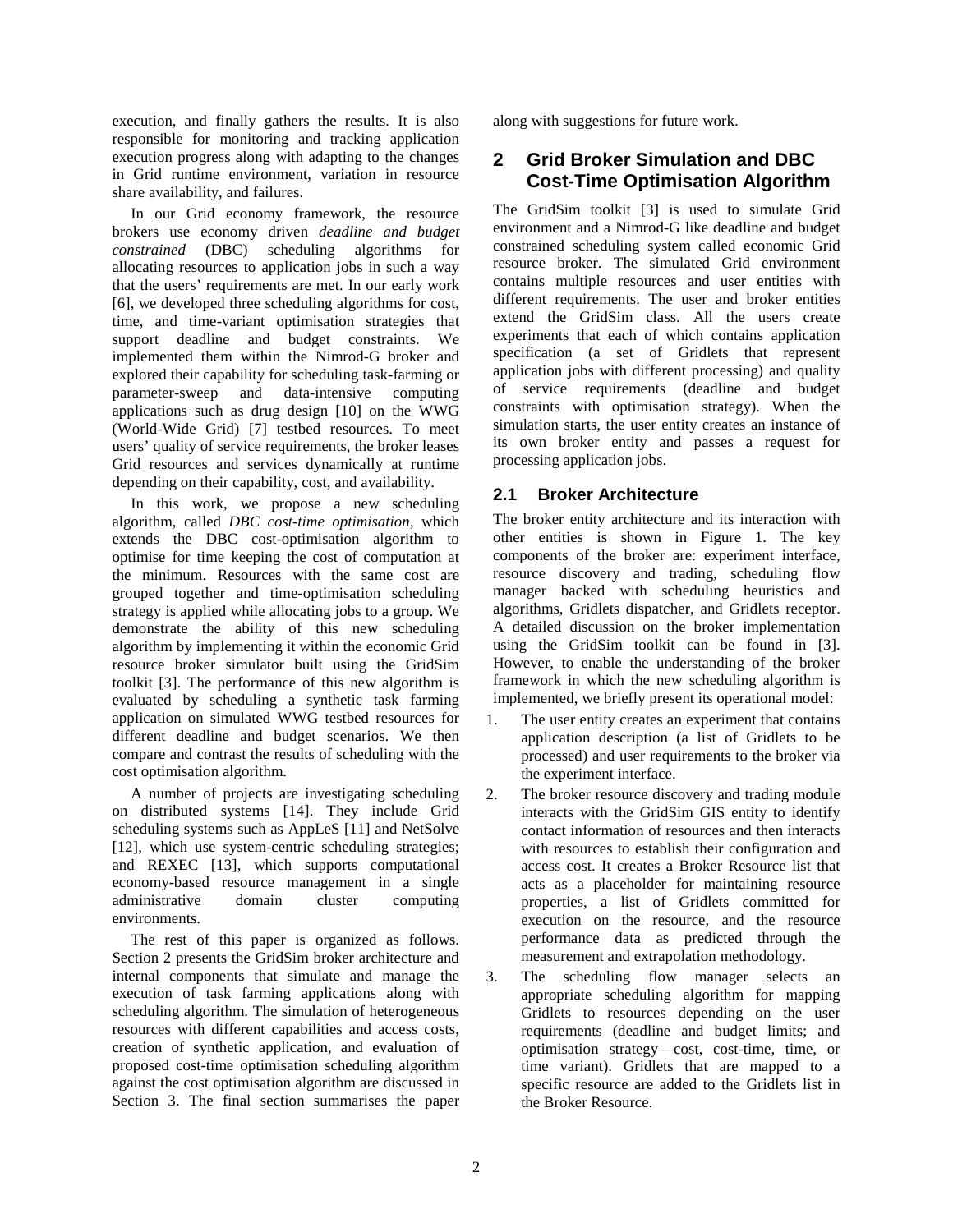- 4. For each of the resources, the dispatcher selects the number of Gridlets that can be staged for execution according to the usage policy to avoid overloading resources with single user jobs.
- 5. The dispatcher then submits Gridlets to resources using the GridSim's asynchronous service.
- 6. When the Gridlet processing completes, the resource returns it to the broker's Gridlet receptor module, which then measures and updates the

runtime parameter, *resource or MI share available to the user*. It aids in predicting the job consumption rate for making scheduling decisions.

7. The steps, 3–6, continue until all the Gridlets are processed or the broker exceeds the deadline or budget limits. At the end, the broker returns updated experiment data along with processed Gridlets back to the user entity.



**Figure 1: Economic Grid resource broker architecture and its interaction with other entities.**

#### **2.2 Deadline and Budget Constrained Cost-Time Optimisation Scheduling Algorithm**

We have simulated deadline and budget constrained (DBC) scheduling algorithms, cost-optimisation [3], time-optimisation, and time-variant optimisation, presented in [6]. A new scheduling algorithm, called cost-time optimisation, proposed in this paper is shown in Figure 2. It extends the cost-optimisation algorithm to optimise the time without incurring additional processing expenses. This is accomplished by applying the time-optimisation algorithm to schedule taskfarming or parameter-sweep application jobs on distributed resources having the same processing cost. The performance evaluation of this new algorithm is presented in the next section.

## **3 Scheduling Simulation and Performance Evaluation**

To simulate application scheduling in GridSim environment using the economic Grid broker requires the modeling and creation of GridSim resources and

applications that model jobs as Gridlets. In this section, we present resource and application modeling along with the results of scheduling experiments with quality of services driven application processing.

#### **3.1 Resource Modeling**

We modeled and simulated a number of time- and space-shared resources with different characteristics, configuration, and capability as those in the WWG testbed. We have selected the latest CPUs models AlphaServer ES40, Sun Netra 20, Intel VC820 (800EB MHz, Pentium III), and SGI Origin 3200 1X 500MHz R14k released by their manufacturers Compaq, Sun, Intel, and SGI respectively. The processing capability of these PEs in simulation time-unit is modeled after the base value of SPEC CPU (INT) 2000 benchmark ratings published in [8]. To enable the users to model and express their application processing requirements in terms of MI (million instructions) or MIPS (million instructions per second) on the standard machine, we *assume the MIPS rating of PEs is same as the SPEC rating*. Table 1 shows the characteristics of resources simulated and their PE cost per time unit in G\$ (Grid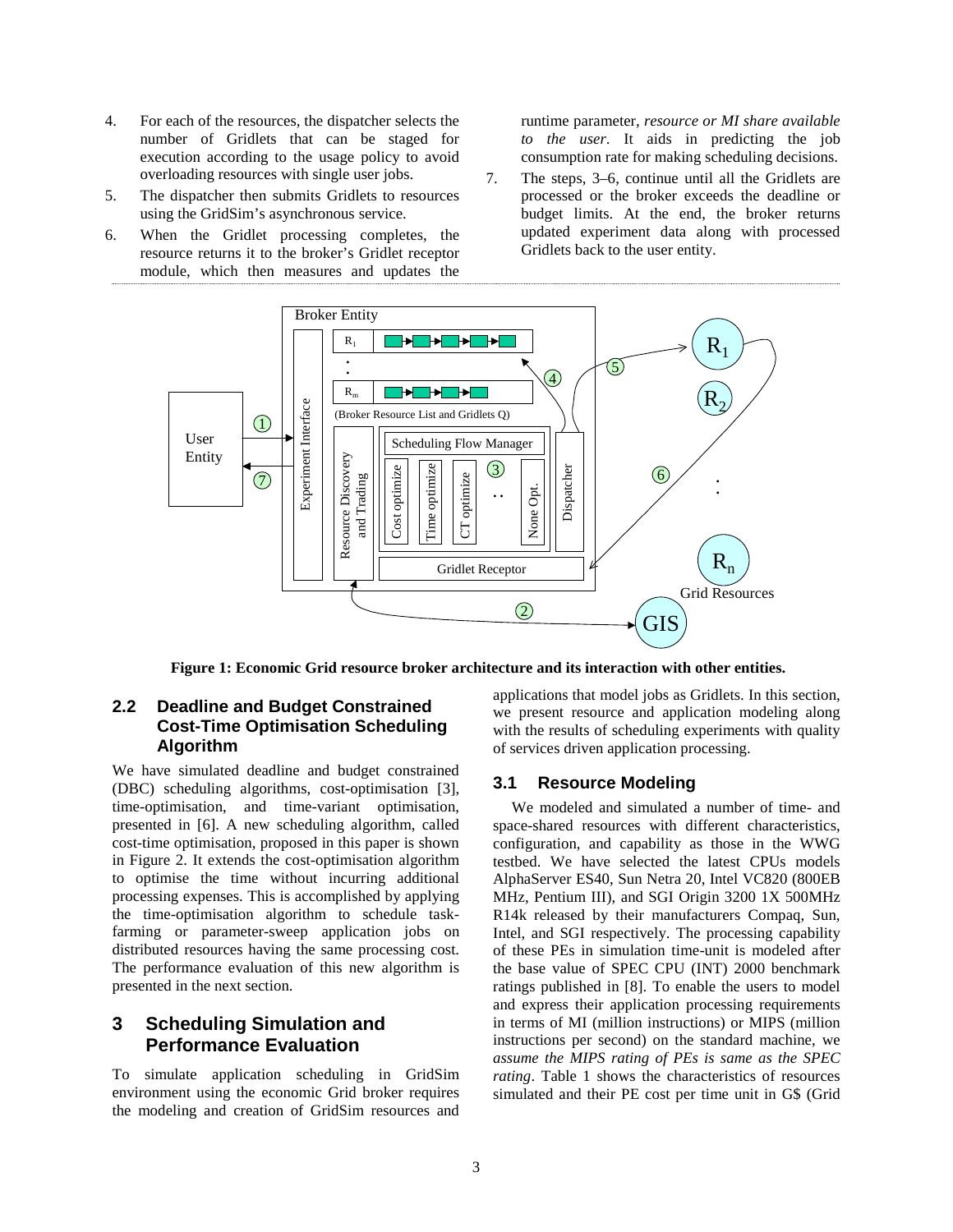dollar). The simulated resources resemble the WWG testbed resources used in the Nimrod-G scheduling experiments reported in [9]. The access cost of PE in G\$/time-unit not necessarily reflects the cost of processing when PEs have different capability. The brokers need to translate it into the G\$ per MI for each resource. Such translation helps in identifying the relative cost of resources for processing Gridlets on them. It can be noted some of the resources in Table 1 have the same MIPS per G\$. For example, both R4 and R8 have the same cost and so resources R2, R3, and R10.

*Algorithm: DBC\_Scheduling\_with\_Cost\_Time\_Optimisation()*

- 1. RESOURCE DISCOVERY: Identify the resources and their capability using the Grid information services.
- 2. RESOURCE TRADING: Identify *the cost* of all resources and *the capability* to be delivered per costunit. The *resource cost* can be expressed in units such as processing cost-per-MI, cost-per-job, CPU cost per time unit, etc. and the scheduler needs to choose suitable unit for comparison.
- 3. If the user supplies D and B-factors, then determine the absolute deadline and budget based on the capability of resources and their cost, and the application processing requirements (e.g., total MI required).
- 4. SCHEDULING: Repeat while there exists *unprocessed jobs* and the current time and processing expenses are within the deadline and budget limits. [It is triggered for each scheduling event or whenever a job completes. The event period is a function of deadline, job processing time, rescheduling overhead, resource share variation, etc.]:

[SCHEDULE ADVISOR with Policy]

- a. For each resource, predict and establish the *job consumption rate* or *the available resource share* through the measure and extrapolation strategy taking into account the time taken to process previous jobs.
- b. SORT the resources by increasing order of *cost.* If two or more resources have the *same cost,* order them such that powerful ones (e.g., higher job consumption rate or resource share availability, but the first time based on the total theoretical capability, say the total MIPS) are preferred first.
- c. *Create resource groups* containing resources with the same cost.
- d. SORT the *resource groups* with the increasing order of cost.
- e. If any of the resource has jobs assigned to it in the previous scheduling event, but not dispatched to the resource for execution and there is variation in resource availability, then move appropriate number of jobs to the Unassigned-Jobs-List. This helps in updating the whole schedule based on the latest resource availability information.
- f. Repeat the following steps for each resource group as long as there exists unassigned jobs:
	- *i. Repeat the following steps for each job in the Unassigned-Jobs-List depending on the processing cost and the budget availability:* [It uses the *time optimisation strategy*.]
		- Select a job from the Unassigned-Jobs-List*.*
		- For each resource, calculate/predict the job completion time taking into account previously assigned jobs and the job completion rate and resource share availability.
		- Sort resources by the increasing order of completion time.
		- Assign the job to the first resource and remove it from the Unassigned-Jobs-List if the predicted job completion time is less than the deadline.
- 5. [DISPATCHER with Policy]

*Repeat the following steps for each resource if it has jobs to be dispatched:*

• Identify the number of jobs that can be submitted without overloading the resource. Our default policy is to dispatch jobs as long as the number of user jobs deployed (active or in queue) is less than the number of PEs in the resource.

#### **Figure 2: Deadline and budget constrained (DBC) scheduling with cost-time optimisation.**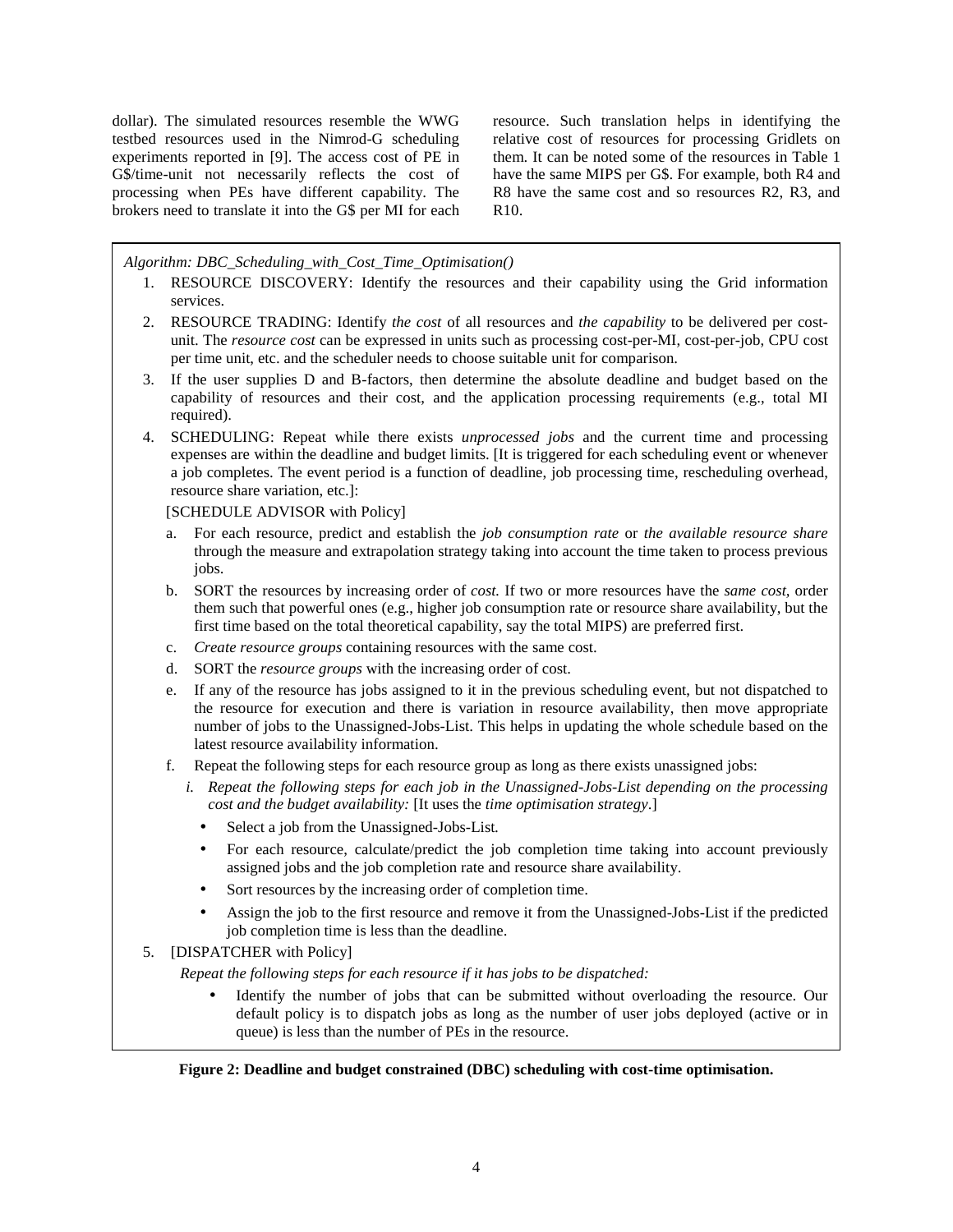| <b>Resource</b><br>Name in<br><b>Simulation</b> | <b>Simulated Resource</b><br><b>Characteristics</b><br><b>Vendor, Resource Type,</b><br>Node OS, No of PEs | <b>Equivalent Resource</b><br>in Worldwide Grid<br>(Hostname,<br>Location) | A PE<br><b>SPEC/</b><br><b>MIPS</b><br><b>Rating</b> | <b>Resource</b><br><b>Manager</b><br><b>Type</b> | Price<br>(G\$/PE)<br>time<br>unit) | <b>MIPS</b><br>per G\$ |
|-------------------------------------------------|------------------------------------------------------------------------------------------------------------|----------------------------------------------------------------------------|------------------------------------------------------|--------------------------------------------------|------------------------------------|------------------------|
| R <sub>0</sub>                                  | Compaq, AlphaServer, CPU,<br>OSF1, 4                                                                       | VPAC, Melb.<br>Australia                                                   | 515                                                  | Time-shared                                      | 8                                  | 64.37                  |
| R1                                              | Sun, Ultra, Solaris, 4                                                                                     | AIST, Tokyo, Japan                                                         | 377                                                  | Time-shared                                      | 4                                  | 94.25                  |
| R <sub>2</sub>                                  | Sun, Ultra, Solaris, 4                                                                                     | AIST, Tokyo, Japan                                                         | 377                                                  | Time-shared                                      | 3                                  | 125.66                 |
| R <sub>3</sub>                                  | Sun, Ultra, Solaris, 2                                                                                     | AIST, Tokyo, Japan                                                         | 377                                                  | Time-shared                                      | 3                                  | 125.66                 |
| R <sub>4</sub>                                  | Intel, Pentium/VC820, Linux, 2                                                                             | CNR, Pisa, Italy                                                           | 380                                                  | Time-shared                                      | 1                                  | 380.0                  |
| R <sub>5</sub>                                  | SGI, Origin 3200, IRIX, 6                                                                                  | ZIB, Berlin, Germany                                                       | 410                                                  | Time-shared                                      | 5                                  | 82.0                   |
| R <sub>6</sub>                                  | SGI, Origin 3200, IRIX, 16                                                                                 | ZIB, Berlin, Germany                                                       | 410                                                  | Time-shared                                      | 5                                  | 82.0                   |
| R7                                              | SGI, Origin 3200, IRIX, 16                                                                                 | Charles U., Czech<br>Republic                                              | 410                                                  | Space-shared                                     | $\overline{4}$                     | 102.5                  |
| R8                                              | Intel, Pentium/VC820, Linux, 2                                                                             | Portsmouth, UK                                                             | 380                                                  | Time-shared                                      | $\mathbf{1}$                       | 380.0                  |
| R <sub>9</sub>                                  | SGI, Origin 3200, IRIX, 4                                                                                  | Manchester, UK                                                             | 410                                                  | Time-shared                                      | 6                                  | 68.33                  |
| R10                                             | Sun, Ultra, Solaris, 8,                                                                                    | ANL, Chicago, USA                                                          | 377                                                  | Time-shared                                      | 3                                  | 125.66                 |

**Table 1: World-Wide Grid testbed resources simulated using GridSim.**

### **3.2 Application Modeling**

We have modeled a task farming application that consists of 200 jobs. In GridSim, these jobs are packaged as Gridlets whose contents include the job length in MI, the size of job input and output data in bytes along with various other execution related parameters when they move between the broker and resources. The job length is expressed in terms of the time it takes to run on a standard resource PE with SPEC/MIPS rating of 100. Gridlets processing time is expressed in such a way that they are expected to take at least 100 time- units with a random variation of 0 to 10% on the positive side of the standard resource. That means, Gridlets' job length (processing requirements) can be at least 10,000 MI with a random variation of 0 to 10% on the positive side. This 0 to 10% random variation in Gridlets' job length is introduced to model heterogeneous tasks similar to those present in the real world parameter sweep applications.

### **3.3 Scheduling Experiments**

We performed both cost and cost-time optimisation scheduling experiments with different values of deadline and budget constraints (DBC) for a single

user. The deadline is varied in simulation time from 100 to 3600 in steps of 500. The budget is varied from G\$ 5000 to 22000 in steps of 1000.

A trace of resource selection and allocation using cost and cost-time optimisation scheduling strategies shown in Figure 3 indicates their impact on the application processing completion time. When the deadline is tight (e.g., 100), there is high demand for all the resources in short time, the impact of cost and costtime scheduling strategies on the completion time is similar as all the resources are used up as long as budget is available to process all jobs within the deadline (see Figure 3a and Figure 3b). However, when the deadline is relaxed (e.g., 3100), it is likely that all jobs can be completed using the first few cheapest resources. In this experiment there were resources with the same cost and capability (e.g., R4 and R8), the cost optimisation strategy selected resource R4 to process all the jobs (see Figure 3c); whereas the cost-time optimisation strategy selected both R4 and R8 (see Figure 3d) since both resources cost the same price and completed the experiment earlier than the costoptimisation scheduling. This situation can be observed clearly in scheduling experiments with a large budget for different deadline values (see Figure 4). Note that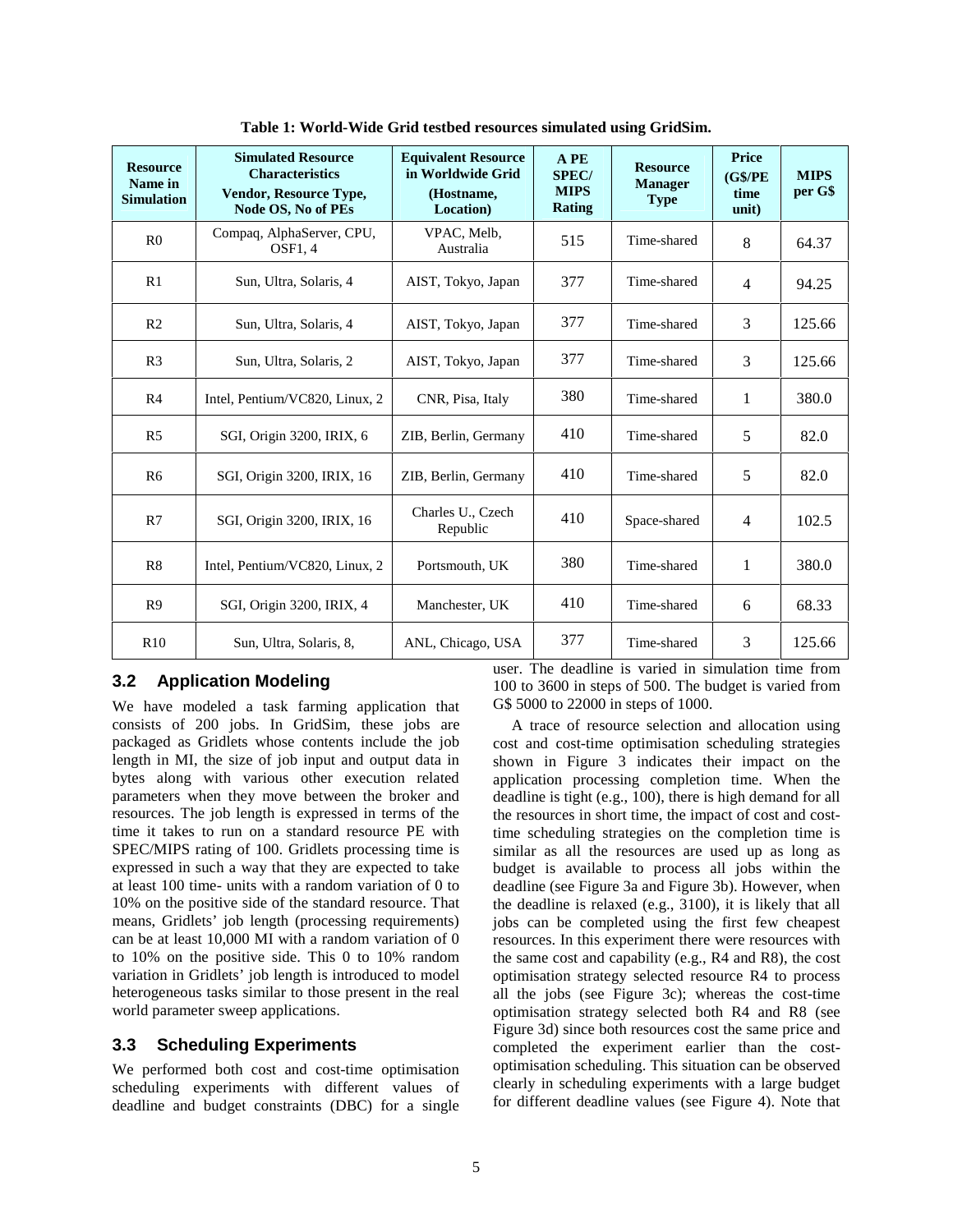the left most solid curve marked with the label "All" in the resources axis in Figure 4 represents the aggregation of all resources.

As the deadline increases, the cost optimisation algorithm predominantly scheduled jobs on the resource R4 (see Figure 4a) whereas, the cost-time optimisation algorithm scheduled jobs on resources R4



**(a)** Cost optimisation with a low deadline.



**(c)** Cost optimisation with a high deadline.

and R8 (see Figure 4b), the first two cheapest resources with the same cost. Therefore, the application scheduling using the cost-time optimisation algorithm is able to finish earlier compared to the one scheduled using the cost optimisation algorithm and both strategies have spent the same amount of budget for processing its jobs.



**(b)** Cost-time optimisation and a low deadline.





**(a)** Cost optimisation when the budget is high.





**(b)** Cost-Time optimisation when the budget is high.



**Figure 3: The number of Gridlets processed and resources selected for different budget values.**